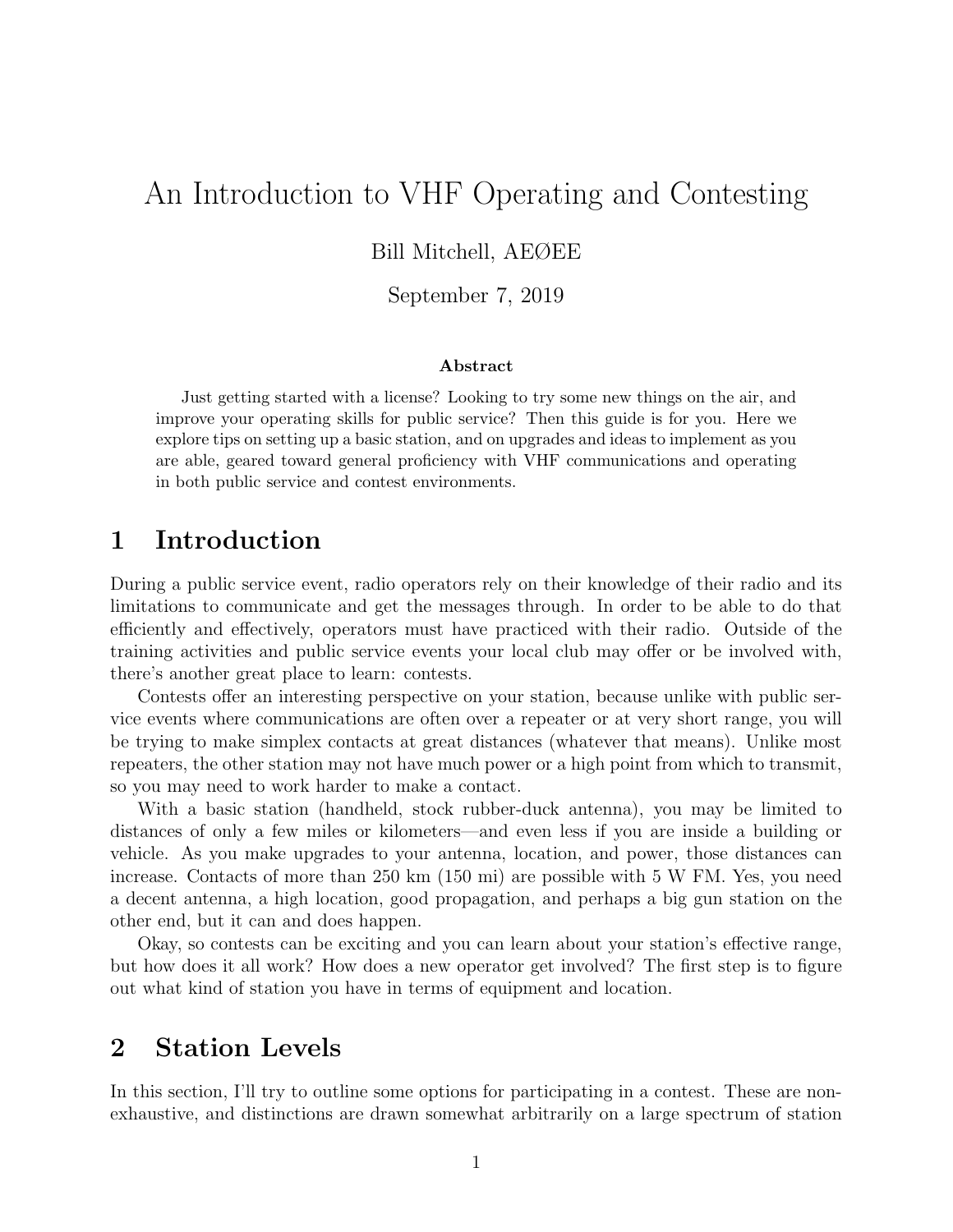capabilities and operator interests. One theme is shared throughout: HEIGHT IS KEY. If you can get your antenna higher, do it.

On-the-air This is the most basic level of station one can have: a radio (probably handheld), and an antenna (probably the stock antenna). From indoors or inside a vehicle, you will likely have a very hard time making contacts on simplex. It's really best if you go outside, and try to *get somewhere fairly high up* or with an expansive view. Fortunately, your handheld radio and its antenna are quite small and portable, so taking them on a walk or a bike ride to somewhere good for operating (top of a hill, high balcony, etc.) is fairly easy. Do not expect much range with a handheld and the stock antenna. You have everything you need to make contacts, it just takes a high location and another station close by—for contests, this means you will need to encourage all your local friends to get on the air.

Upgraded Antenna (Omnidirectional) Really the biggest single thing you can do to improve your range is to get a better antenna than the rubber duck—which isn't very difficult. There are several forms this can take. On the commercial side, you can buy a longer, flexible antenna from a variety of manufacturers designed to replace the stock antenna but still leave the radio effectively a handheld. Magnetic mount antennas for a car are quite inexpensive, too, and useful if you don't want to permanently install a radio in your vehicle. Still another option is a J-pole or similar antenna. These can be purchased for under \$40 including shipping, and can be strung from a tree outside (or even a curtain rod inside, though with reduced performance). I have one of these commercial J-poles and really love it, even though I can't move around with the antenna deployed (unrolled it's about 4' long, but it rolls up to fit in a large sandwich baggie).

Making your own antenna is another option. Find a simple design you like online, and see if anyone in your club wants to join you for a building party. It's a fun club activity, and a good Elmering opportunity.

During a contest, you will want to get your antenna as high as possible, and outside. You might use your deck or balcony, or you might go to a nearby park where you can get that portable J-pole up into a tree.

Mobile FM You've been doing the ham radio thing long enough to have a mobile rig in your vehicle, along with some form of antenna on the roof. Great! The simplest thing a mobile FM station can do is to drive somewhere fairly high (like a park on a hill), find a place to park, and operate from there. With a driver, you could even go ahead and operate while on the road (make sure the planned route takes you home via an ice cream store, nice restaurant, or beverage purveyor to thank the driver!). However, if you have a mobile station, you might consider being a rover (see below).

Rover Rovers are portable or mobile stations which operate from at least two different [grid](http://www.arrl.org/grid-squares) [squares.](http://www.arrl.org/grid-squares) Each time a station enters a new grid, it counts as an entirely new station. So if AEØEE/R (rover) starts in EN34 and works KØBBC, ADØMJ, and WØUC, upon driving north into EN35, AEØEE/R can contact all three of them again. Rovers make the contests more interesting for fixed stations, because rovers can be worked again and again. Being a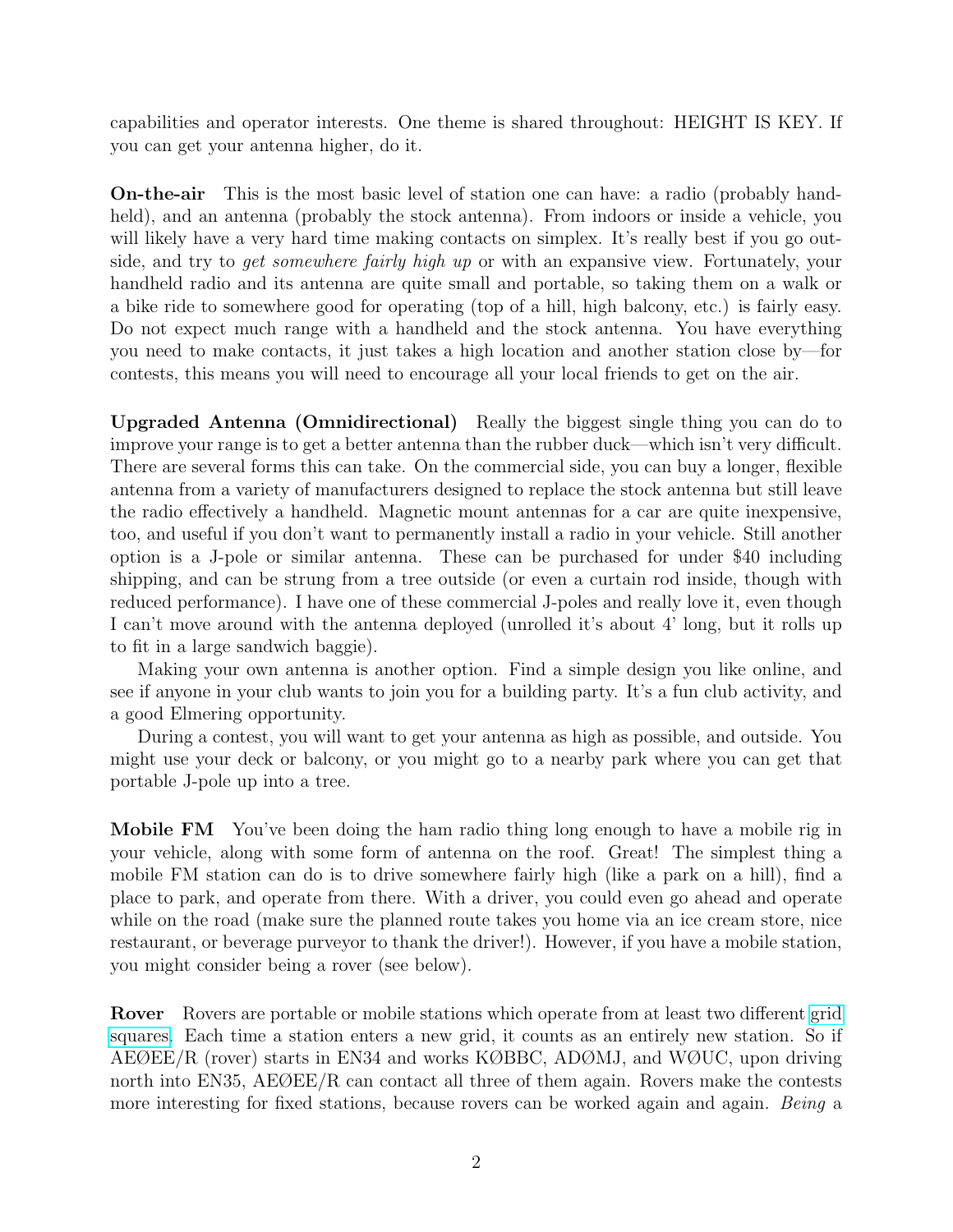rover is exciting because you get to drive around and see things as well as operate—and you can work all the stations each time you reach a new grid.

It can be a good idea to scout out potential rover locations before a contest. Check a map to find where the grid lines are (the EN34/EN35 boundary is in the northern part of the Twin Cities metro area), then look to see where might be a good location near the line from which to operate. Hilltop parks and tall parking structures are good choices, but open fields will suffice if there's not much else around.

Beams and Directional Antennas When trying to contact stations all around you simultaneously, an omnidirectional antenna is ideal. However, sometimes you only need to contact one station at a time, but they are on the edge of your range. Enter the bigger, directional antennas. For VHF and above, directional antennas are of a modest size (particularly 2 meters and above). Three elements for 2 meters fit on a boom not much longer than a meter; even more elements fit on the same boom for 70 cm. These antennas are available commercially, or can be built (again, you might consider having an antenna building party with your club) fairly easily and cheaply, especially [this popular design from WA5VJB.](http://www.wa5vjb.com/yagi-pdf/cheapyagi.pdf) Because these antennas can be the difference between making the contact and not, it's good to get one when you have the resources to put toward it; for most things, you probably want the omnidirectional antenna upgrade first.

Upgrading your antenna to a directional one has advantages beyond raising your effective power. With a directional antenna, you can reduce noise from other directions, which increases the signal to noise ratio of the station you are trying to hear. Put another way, at the same distance, the beam would give you the ability to hear weaker stations than the omnidirectional antenna (if the beam is pointed the right way).

One disadvantage of beams is that they are directional. When all the stations you want to contact are in one direction, it's great, but if you're in the middle of things, you will need to turn your antenna. This can be accomplished by hand or with some sort of rotor (including turning the car on which the beam is fixed). It does take a little time to turn the beam, too.

When you are putting up your antenna, keep in mind that FM signals are generally vertically polarized. This means that, for FM use, you want the elements of your beam to be oriented vertically. Having a horizontal polarization could mean signal rejection of ∼20 dB (99%). You can still make contacts with the antennas having different polarizations, it's just not nearly as likely. Work them if you hear them.

Weak Signal Although FM equipment is readily available, there are some drawbacks to its use. Chief among them is that FM doesn't have the range that single-sideband voice, Morse code, or other weak-signal modes.

Stepping up to this level requires at minimum a 2 meter all-mode rig, although many operators have all-mode transceivers which work from 160 m to 70 cm (not including 1.25 m). These transceivers are available for <\$1000 and are quite capable. I have had all kinds of adventures with mine, from being a 70 cm rover to nearly completing worked-all-states on 160 m in one weekend (worked lower 48, confirmed 47).

At this level, it is also very likely that your station would be equipped with a beam of some sort—this is not a requirement, though, so don't let your antenna situation keep you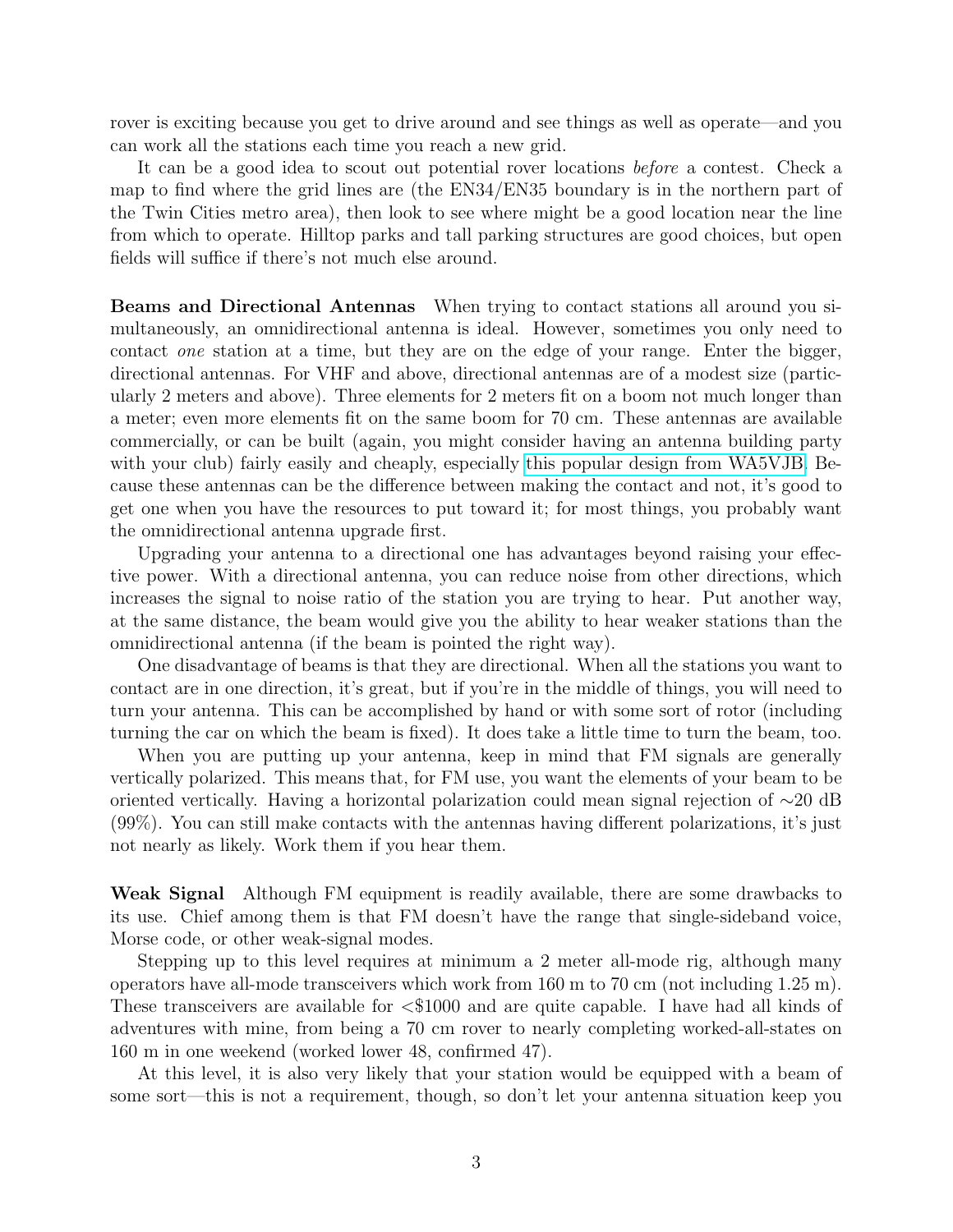off the air! Unlike with FM, weak signal uses horizontally-polarized signals. If you have an HT or mobile rig, you can set that up for FM with a vertically polarized antenna, then use your all-mode rig and the beam to do weak-signal work.

So what do I mean when I'm talking about range here? My general feeling is that with my FM handheld, I am unlikely to have contacts beyond 10 miles with my magnetic mount on the car under most conditions. Good tropospheric ducting (propagation), a high location, or a big station on the other end may extend that significantly, but most of my action will come from within 10 miles.

Weak signal from a decent location in the Twin Cities with a 3-element beam can probably cover much of Minnesota. Admittedly part of that is because there are some well-equipped weak-signal stations in far-flung corners of the state. It is possible, though, to make contacts with a horizontal dipole even down in the urban canyons of Minneapolis; my furthest under those conditions was a large station 90 km away near Milaca, MN.

If you're taking the time to set up for weak signal, I strongly encourage you to do so in a way where you can get on 6 m. A small  $(7 \times 2)$ , directional Moxon antenna is easy to build and provides great performance. When big sporadic-E openings appear for VHF, they tend to happen for 6 m first. From the Twin Cities it's easy to work from Texas along the coast to Florida, Virginia, and northward into Quebec if the band is open (fairly big 'if').

Feedline loss is a larger concern at VHF and UHF frequencies than in HF. Keep the runs as short as possible, and use only low-loss cable of the largest diameter which you can reasonably afford/accommodate. Low-loss RG-8x size cable (i.e. LMR-240 or its equivalents) should be considered a bare minimum, with most stations using LMR-400, LMR-600, or larger.

There's much more to say about weak signal, but I don't want to get bogged down here. Do some research online, contact me, or ask your local Elmer for more info and advice on setting up a station.

## 3 Operating Technique

In the last section, we covered the basic part of the station equipment, and hopefully you have identified where in that scheme your station fits. Now let's move on to some of the operating techniques.

### 3.1 Frequencies

One of the first things you need to do if you want to make a contact is to be on the same frequency as the other station. Even just within 2 m, there are a lot of frequencies to choose from. Fortunately, the choice is fairly simple.

- 146.550 MHz FM
- 144.200 MHz  $\pm 50$  kHz SSB
- 50.125 MHz (SSB calling) up to 50.200 MHz SSB
- 52.525 MHz FM
- 446.000 MHz FM [see note below]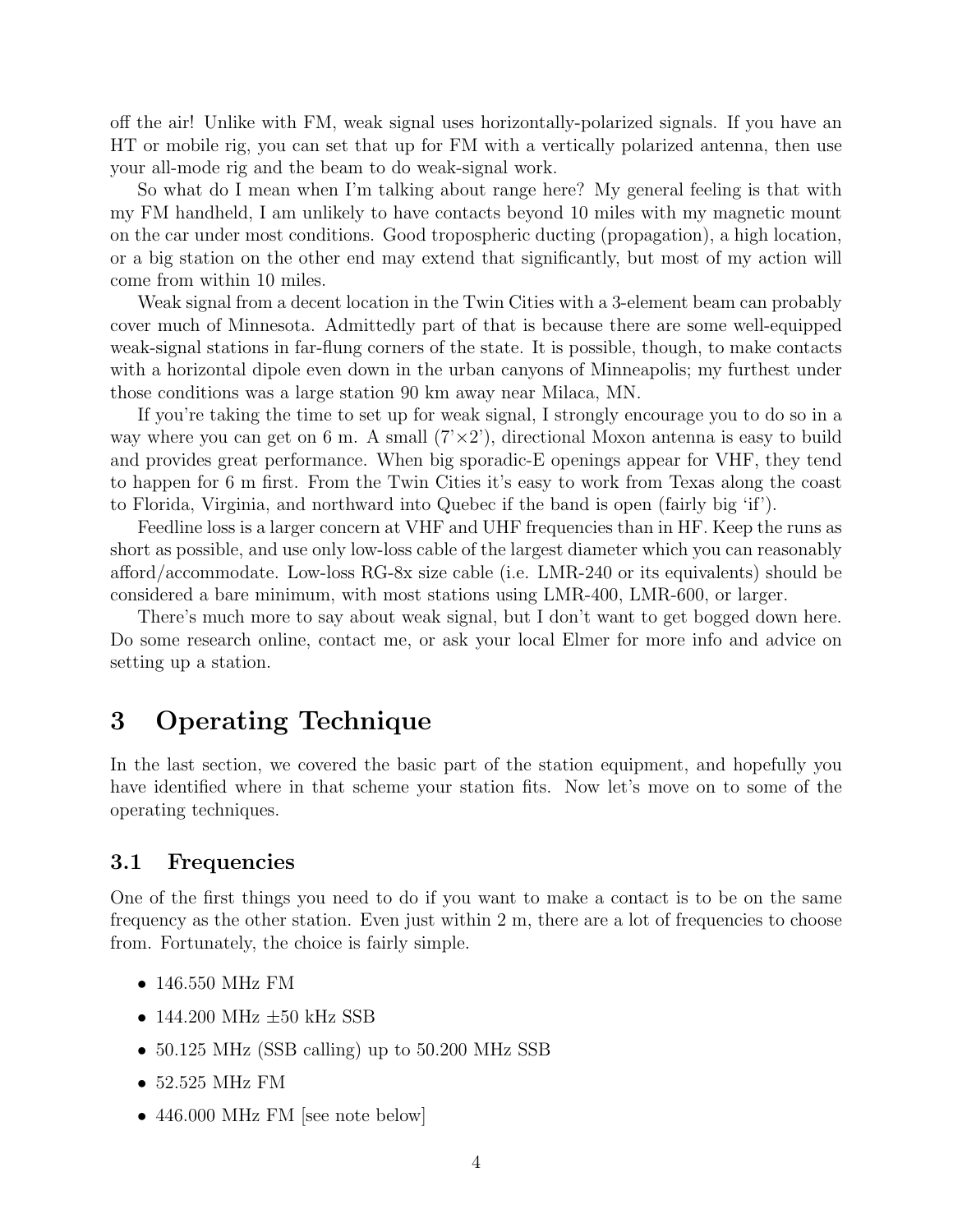#### • 432.100 MHz  $\pm 20$  kHz SSB/CW

Leave 146.520 MHz alone if you are participating in a contest, as well as 146.505 MHz and 156.535 MHz. Do not contest on the calling frequency, and leave space above and below for non-contest activity. Similarly, do not contest on repeaters, and do not solicit contacts on repeaters—it can make the people monitoring grouchy. That said, before the contest starts, announcing that a contest will be going on and giving suggested times/frequencies is fair game and can help drum up activity.

If there is a lot of activity on 146.550 MHz FM, you can move up to 146.580 MHz. Under extremely busy conditions, you could also try 146.460 MHz (often used as the weak signal liaison frequency), or start consulting your bandplan for simplex frequencies. It is unlikely you will need to do this; 146.550 MHz will probably suffice for the entire contest.

On six meters, the SSB DX window is between 50.110–50.125 MHz. Do not contact US or Canadian stations within that range (50.125 MHz is fair game, though). During a contest, or a band opening when things are busy, do not ragchew on the calling frequency. If you start to have some stations to work, move up. When the band really opens, or there are lots of stations on, people will be spinning the dial up and down. During slow periods, give some space (few minutes) between paired calls so that other stations can call too.

For 70 cm, the frequencies used are fairly tightly grouped. Use 446.000 MHz for FM (check your state's bandplan before using any other frequency for 70 cm FM simplex; MN recommends 446.025 as well, but the frequency may be shared with repeater links or digital simplex). You probably don't need to monitor here, because most action will start on 2 m and move up after a successful contact. The case is similar with 432.100 MHz SSB/CW: generally there is a small offset from that frequency, coordinated on a lower band.

If you are looking to move away from those suggested frequencies for whatever reason, check the bandplan for your state to see where your type of operation is recommended. Do not use FM in the SSB portion of the bands (and vice versa).

### 3.2 Logging

Logging for a VHF contest is fairly easy, and unless there's a big six meter opening, you can probably do as well on paper as with a computer. If you have <25 QSOs, figuring out the score by hand isn't too hard either. There are [forms online](http://www.b4h.net/cabvforms) which can, for a few contests including the ARRL VHF contests, convert your paper log to the proper format and calculate the score for submission to the contest organizers. However, as you start adding more bands, modes, and contacts, it can be very handy to use computer logging.

For a relatively simple logging program, I would recommend [N3FJP's logger.](http://www.n3fjp.com) It does what it needs to do. Personally, I prefer the more contest-oriented [N1MM+;](http://n1mm.hamdocs.com) I'm not sure that my preference comes to much more than familiarity, but there seem to be more developers and a larger contest userbase with N1MM+. Both of these programs are available free (or at least free to try, for N3FJP).

For most VHF and above contests, the required exchange is quite simple: callsign and 4 digit grid square, although the ARRL 222 MHz-and-Up Distance Contest and most microwave contests require a 6-digit grid square. You can look up your grid square [online](http://levinecentral.com/ham/grid_square.php) or in most logging programs. Sometimes a name or state is required, too, but for the ARRL VHF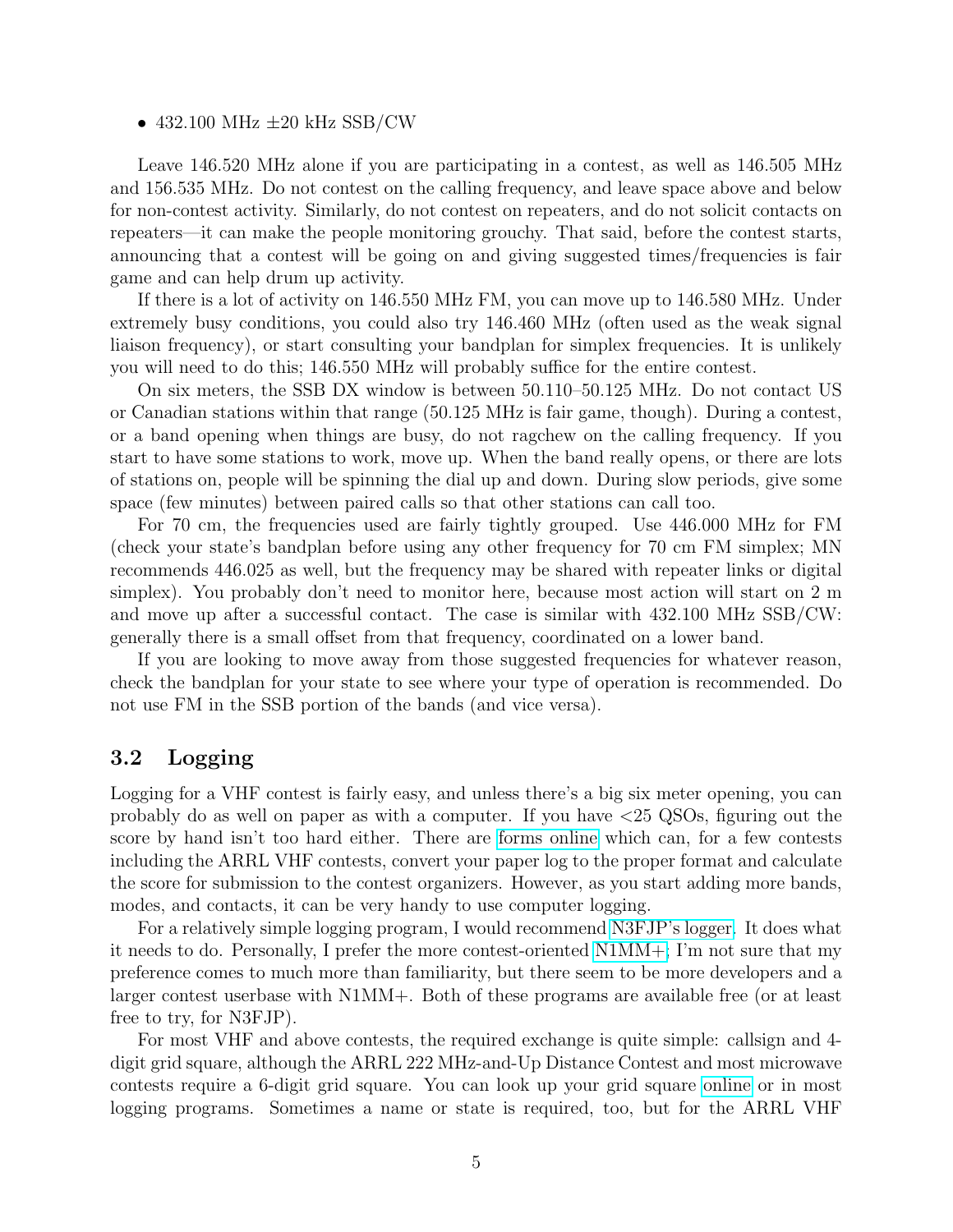contests (January, June, and September), it's just callsign and grid square. Thus for any contact, you need to log the following information:

- Date and time (UTC)
- Frequency (in kHz is fairly standard. The VHF contest allows simply 50, 144, 440, etc., but I prefer to log the whole frequency used; it's good practice.)
- Mode (FM, SSB, CW, or some flavor of digital)
- Call copied
- Grid copied

For a small operation on one day (watch out for UTC day change!), from one location, doing 2 meter FM-only on 146.550 MHz, that simplifies the info you need to record to simply UTC time, call, and grid.

#### 3.3 Calling CQ

Turn your radio on, find an appropriate frequency (e.g. 146.550 MHz FM), and listen for a few seconds. If you hear voices, this is not an appropriate frequency to call CQ on; you can either wait to make a [search-and-pounce](#page-6-0) contact, or choose another frequency (e.g. 146.580 MHz FM). You'll probably be able to use 146.550 MHz.

Just to be sure, ask if the frequency is in use, and give your callsign phonetically at the end of the transmission.

Is this frequency in use? This is alpha echo zero echo echo.

The most likely response is that nothing will happen. Otherwise, someone will tell you that yes, the frequency is in use—and you will need to find a different frequency on which to call.

Now that you have a clear frequency, calling CQ is fairly straightforward. Use two to four repetitions of CQ at the beginning, give your callsign phonetically (generally twice), and your grid locator (phonetically) once. Then pause for a few seconds to allow another station to respond.

CQ CQ CQ this is alpha echo zero echo echo, alpha echo zero echo echo in echo november three four.

This call serves two purposes: to give other stations a chance to find you (via scanner on FM, or tune up on weak signal), and to identify who you are and what you're about. It should be long enough to meet those goals, but not too long—under 15–20 seconds is best. You want to give the other station a chance to reply to you fairly quickly.

To protect my voice when doing this on VHF FM, I would give the call above then wait 5 seconds or so, then repeat it, which takes a total of ∼30 seconds. After the second repetition of the call, I would wait 2–3 minutes and repeat the paired-call procedure. Calling for most of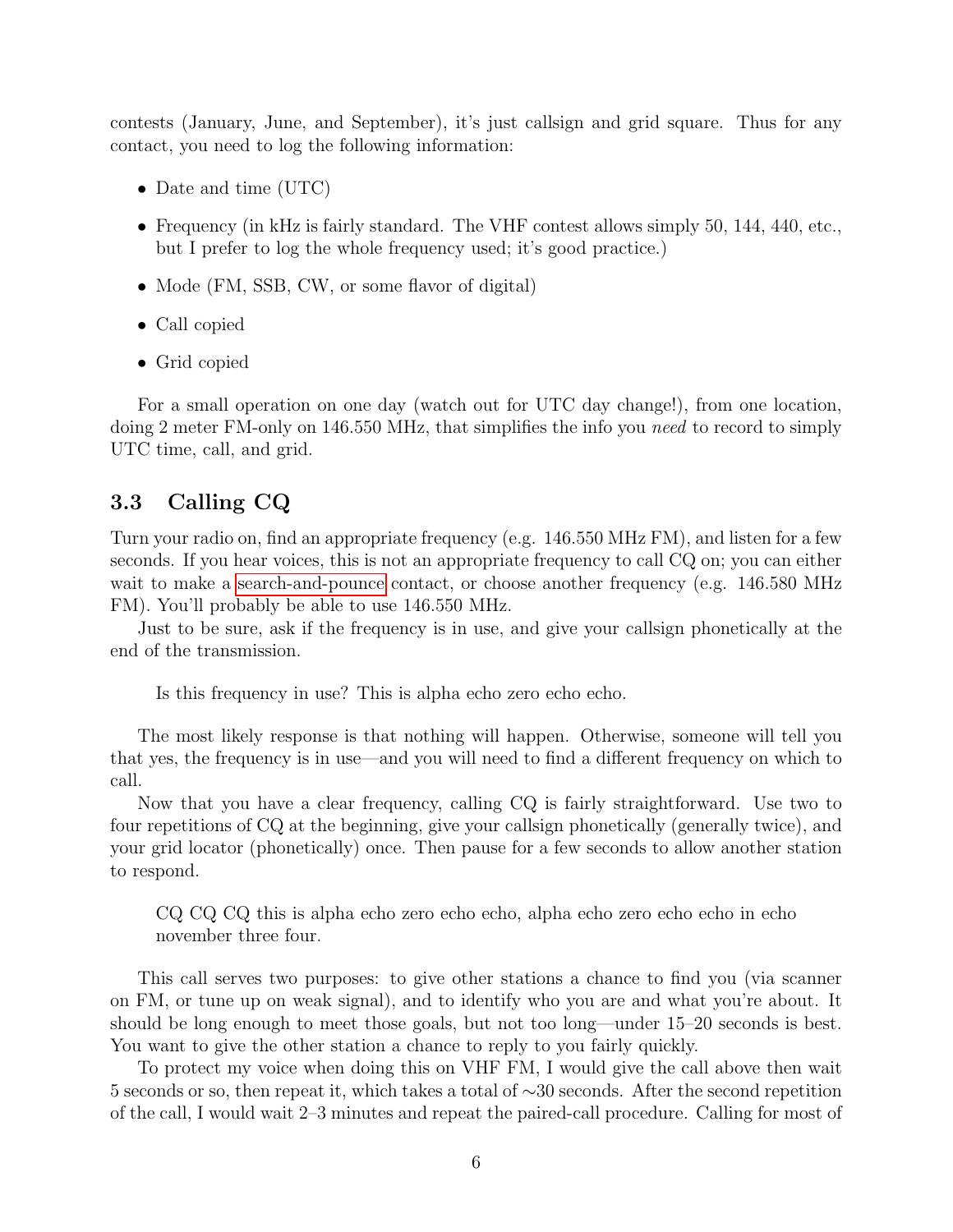the 30 seconds will give scanners a chance to find you, but if nobody is on frequency, there's no point running down your voice or power source. It also gives other stations a chance to call CQ, if several of you happen to have worked each other already.

When you get a response, log the callsign, then repeat their callsign (phonetically) and give your grid square. They will acknowledge receipt (or ask for a repeat) and give their grid square. In a fast-paced contest (or if you can barely hear each other), acknowledge receipt with a simple thank you, your callsign phonetically, and QRZ (the Z is pronounced as zed).

During most VHF contests, you will have some time to chat if you want to. In doing so, be sure to allow pauses between transmissions, and mention that you are in a contest and are willing to have other stations break in. Identify more often than the FCC-mandated 10 minute intervals (2–3 minutes is about right). You might want to get the nearest town/city (and state) of the other station, so that you will know more precisely the distance for that contact.

If you have capability for another band, at the end of the QSO but before giving your callsign and QRZ, ask if they have capability for that band (e.g. 446.000 MHz). Propose a frequency, and move there quickly to contact them. Give your callsign before moving.

#### <span id="page-6-0"></span>3.4 Search and Pounce

With search and pounce, you simply find a station calling  $CQ$  (search) and answer them (pounce). For VHF FM, that probably means leaving your radio tuned to 146.550 MHz, and answering any stations which call. Note that if all of the stations on the frequency are adopting this strategy, none will make any contacts. Call CQ periodically if there's a clear frequency to be had, especially if you are just turning on your radio or are in motion.

Answering a CQ is as simple as giving your callsign (phonetically). In a contest, it is usually given just once. For SSB or CW, when there may be ambiguity in which station you are responding to, you might first give the calling station's callsign first, then your own.

Kilo zero bravo bravo charlie, this is alpha echo zero echo echo.

This technique reduces the confusion on the calling end, and can alert the calling stations that they do not have a clear frequency; with weak signal it is quite easy to have two stations be calling on one frequency, neither hearing the other.

When the calling station responds, log their grid square (you already wrote down their callsign, right?). They will either acknowledge receipt of your info or ask for a repeat. Be prepared for them to ask if you want to change bands, and write down the time of the contact.

#### 3.5 Sample Contact

A VHF contest contact may look something like this.

AEØEE (146.550 MHz FM): CQ CQ CQ this is alpha echo zero echo echo, alpha echo zero echo echo, in echo november three four.

KØBBC: Kilo zero bravo bravo charlie.

AEØEE: Kilo zero bravo bravo charlie, echo november three four.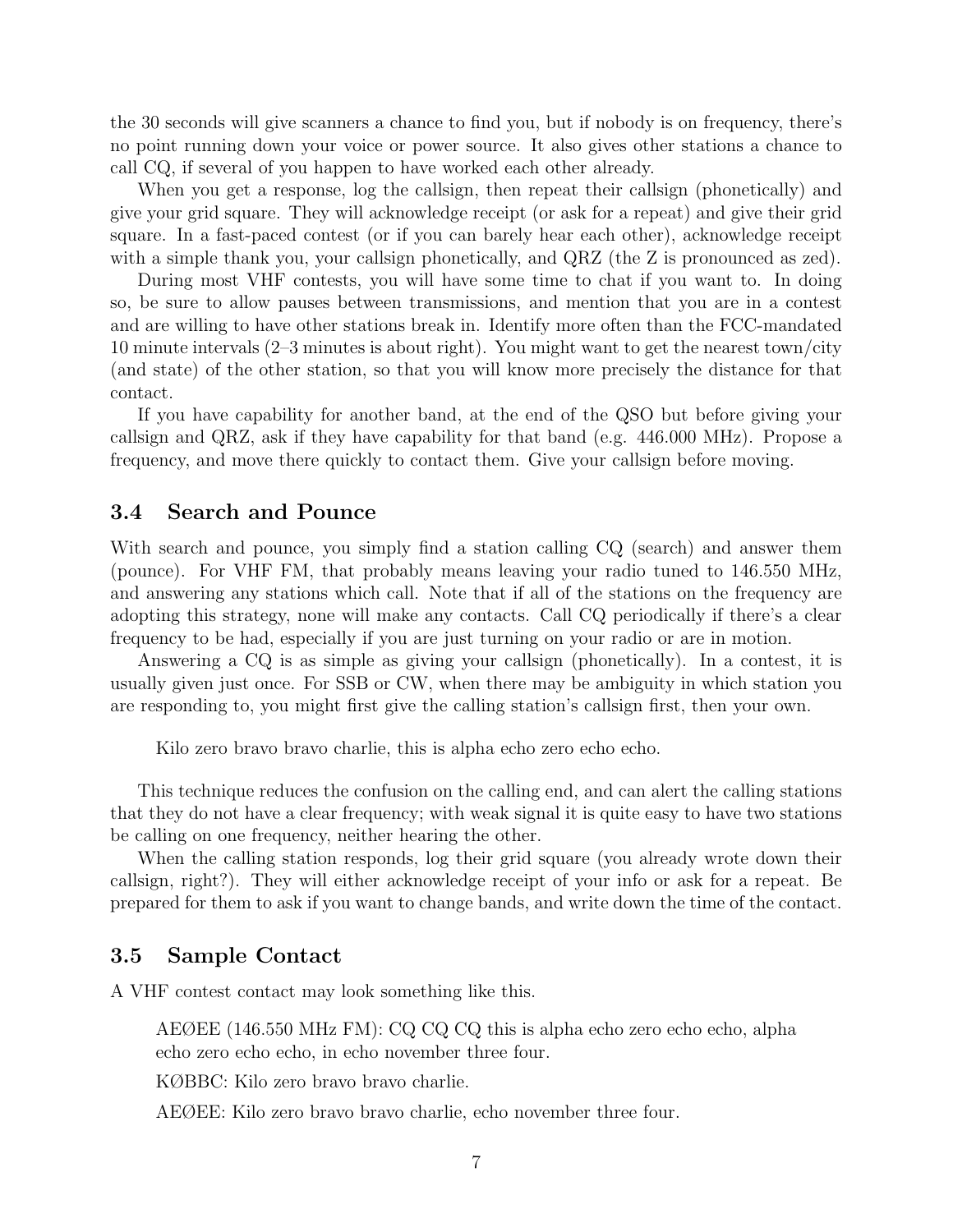KØBBC: Roger roger, echo november three four.

AEØEE: Roger, do you have 70 cm?

KØBBC: Yes, how about 446.000 MHz?

AEØEE: Okay, alpha echo zero echo echo to 446.000 MHz.

KØBBC: Kilo zero bravo bravo charlie to 446.000 MHz.

AEØEE (446.000 MHz FM): Kilo zero bravo bravo charlie, kilo zero bravo bravo charlie, this is alpha echo zero echo echo.

KØBBC: Alpha echo zero echo echo, echo november three four.

AEØEE: Roger roger, echo november three four.

KØBBC: Thanks, is there anyone else on frequency?

[Silence]

AEØEE: Alpha echo zero echo echo back to 146.550 MHz.

KØBBC: Seventy three, this is kilo zero bravo bravo charlie.

### 3.6 Timing

When to Key Up If you are operating search-and-pounce (contest rule-of-thumb: call CQ if you can), time your transmission to follow closely after the other station finishes calling CQ. Hesitating for 2–4 seconds will put you right on top of that station calling again. Your transmission should come at a natural pace, as though you were in conversation with someone and they asked a question (i.e. "what is your callsign?").

When to Participate When first starting out in contests, you will not want to participate for the whole thing. Instead, aim to spend one or more 15–30 minute periods on the air. Once you're to that point, you need to figure out which 30 minute period(s) to target. Your schedule may constrain that already, but if you have an open schedule, there are a few considerations. First, your local club may have organized a focus time, which solves your problem immediately—get on during the focus time.

If no focus time is given, you will need to get on at the same time as the other stations. Some times are better than others. In the late afternoon, more stations are on (e.g. 4:00- 4:30 PM local). In the late evening and early morning, there is more likely to be tropospheric ducting, which can increase the range of your station. For that, try getting on around 9:00- 9:30 PM or 8:30–9:00 AM. There is very little activity between midnight and 6:00 AM, so you can be away from your radio guilt-free during that time. Weekend contests tend to have a little more activity on Sunday than Saturday.

Finally, if you see any indication of good propagation: ground clutter on weather radar, hearing multiple FM broadcast stations on the same frequency, or distant APRS packets (directly or [on the internet\)](http://aprs.mountainlake.k12.mn.us), turn on your radio. Those are the times you can make more distant contacts, which are more exciting and can be worth more points.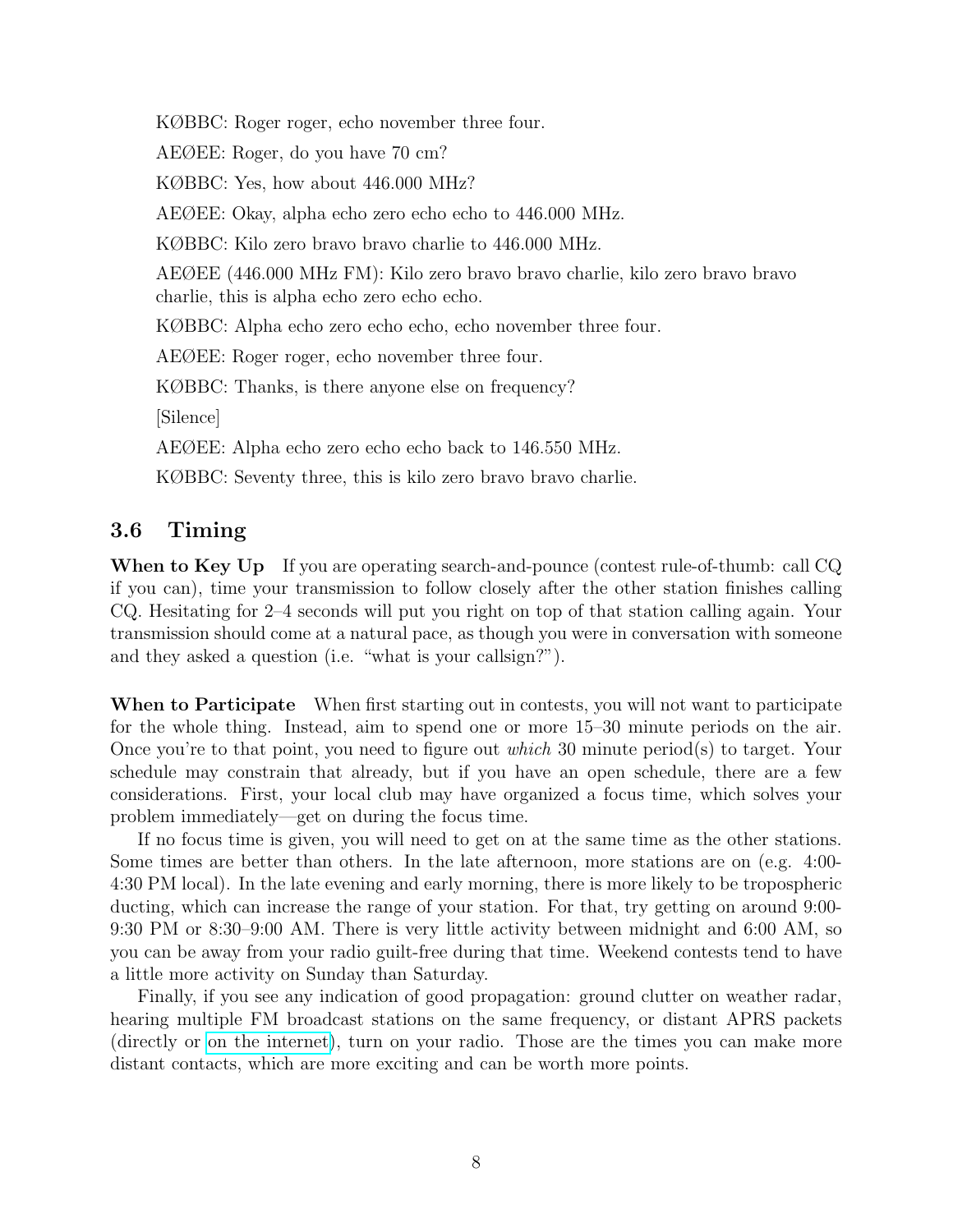Using the Internet or Cell Phones For ARRL VHF+ contests only, it is allowed to use a cell phone or the internet to coordinate contacts (e.g. "I'm on 146.580 MHz and located on Buck Hill, would you please try a contact with me?"). This takes a bit of the fun out of calling CQ, but can be essential for VHF/UHF stations with beam antennas.

# 4 After the Contest

Convert to Computer Format, Score After a contest, there is a bit of paperwork to do. First and foremost, you must convert your log into a computer format if it is on paper. That will probably take care of calculating your score at the same time—most computer programs will do that automatically. Once this is done, you will need to create a Cabrillo file. This is a text document which conforms to certain formatting standards and allows the log to be machine-readable for easy cross-checking. Any good computer logging program will have a simple export function for this, and there are [web forms for a few contests,](http://www.b4h.net/cabforms) including the ARRL VHF contests, which will take your paper log and format it correctly.

Submit Your Log Once your log is computerized and you've created the Cabrillo file, you will need to submit it. The web form linked above will do this automatically, but if you use a logging program on your computer, you will need to check the rules about how and where to submit your log. For the ARRL contests, you will usually submit via email (e.g. septembervhf@arrl.org). The email subject is your callsign (e.g. AE0EE, K0BBC/R, etc.), and you will need to attach your Cabrillo log.

Announce Your Unofficial Score This is optional but recommended. After submitting your log, go to [3830scores.com](http://www.3830scores.com) and use the submission link at left to enter your score. These unofficial results are useful in gauging participation, establishing a record of your contest achievements, and in seeing how your efforts stacked up against other participants. Recording a few comments about your antenna and radio system, contest highlights, or other stories can be fun too. Check the box which sends a copy to your email, then forward it to your club email reflector.

QSL It is strongly encouraged that you QSL following contacts you make on simplex especially if they are long-distance or you are in a relatively rare place (grid, state, island, summit). [Logbook of the World](https://lotw.arrl.org) makes this very easy, is pretty widely used, and is free (until you apply for an award). Getting it set up is a little tricky, so start [here](http://www.arrl.org/quick-start) and don't hesitate to ask an Elmer for help getting it going. Once you have your account made and your key issued, things get very simple and easy. Logbook of the World will also track your progress toward the Worked All States awards, DXCC, and the VHF/UHF Century Club (100 grid squares on a given band). Of course, you are welcome to do printed QSL cards, but they can get expensive pretty quickly both in time and money.